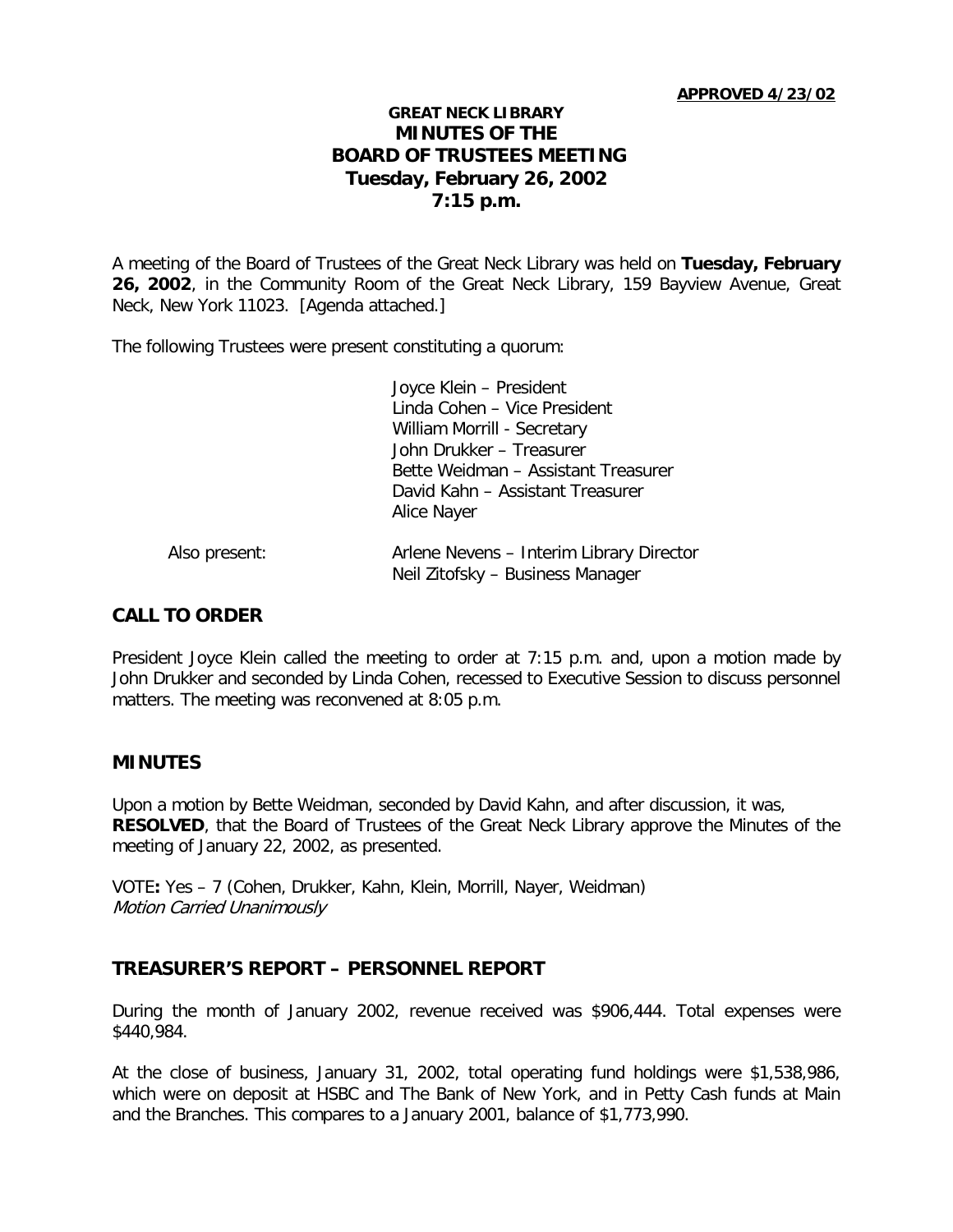Additionally, the balance of the Main Building and Special Services fund was \$1,479,720; the Automated Library fund was \$129,297; the Restricted Gift fund was \$44,698; the Branch and Special Services fund was \$127,222. These funds totaled \$1,780,937 on January 31, 2002. The January 2001 total was \$1,409,380.

Upon a motion by John Drukker, seconded by Alice Nayer, and after discussion, it was, **RESOLVED,** that the Board of Trustees of the Great Neck Library accept the February 26, 2002, Treasurer's Report with the Personnel Changes of January 15, 2002 through February 20, 2002.

VOTE**:** Yes – 7 (Cohen, Drukker, Kahn, Klein, Morrill, Nayer, Weidman) Motion Carried Unanimously

Upon a motion by John Drukker, seconded by Linda Cohen, and after discussion, it was,

**RESOLVED,** that the Board of Trustees of the Great Neck Library authorize the Treasurer to pay the persons named in the Check Register dated January 17, 2002 through February 20, 2002, Paid-Checks numbered 1045 and 23932 through 24059, and To-Be-Paid Checks numbered 24060 through 24168, the sums set against their respective names, amounting in the aggregate to \$226,101.72.

Interim Director Nevens brought to the attention of the Board for discussion and a consensus the increasing of the Director's Expenditure line and the acquisition of a corporate credit card. The Procurement Policy, requiring competitive items needing three written quotations, was raised to \$7,500 while the Director's Expenditure line remained at \$2,500. After consultation with representatives of Graber & Co. [Library's auditor], Ms. Nevens suggested that both figures be equalized because many every day library expenditure exceeded \$2,500. Also, staff members have been using their own personal credit cards to make online purchases for the Library, and for other situations that require a credit card. Resolutions would be drafted, in consultation with the Library's auditor, and presented at the March Board meeting.

Public Comment: Ralene Adler, Marietta DiCamillo

VOTE**:** Yes – 7 (Cohen, Drukker, Kahn, Klein, Morrill, Nayer, Weidman) Motion Carried Unanimously

# **REPORTS**

## **Director's Report** (attached hereto)

In addition, Interim Director Nevens was contacted by Michael Kuo, whose father was a Great Neck resident and a victim of the September 11 World Trade Center disaster, and who is an employee of the Municipal Art Society which is working on a Metropolitan area-wide program called, *Imagine New York*. The Great Neck Library was asked to host a visioning session, whereby a group of people from the community would meet and talk about the meaning of the World Trade Center disaster, getting ideas of what should be done at Ground Zero and not letting this event be taken over by city planners, architects, and municipal people without input from the people who were affected by this tragedy. These visioning sessions will be going on all over the City, and the Great Neck Library would be the first site on Long Island to be recruited.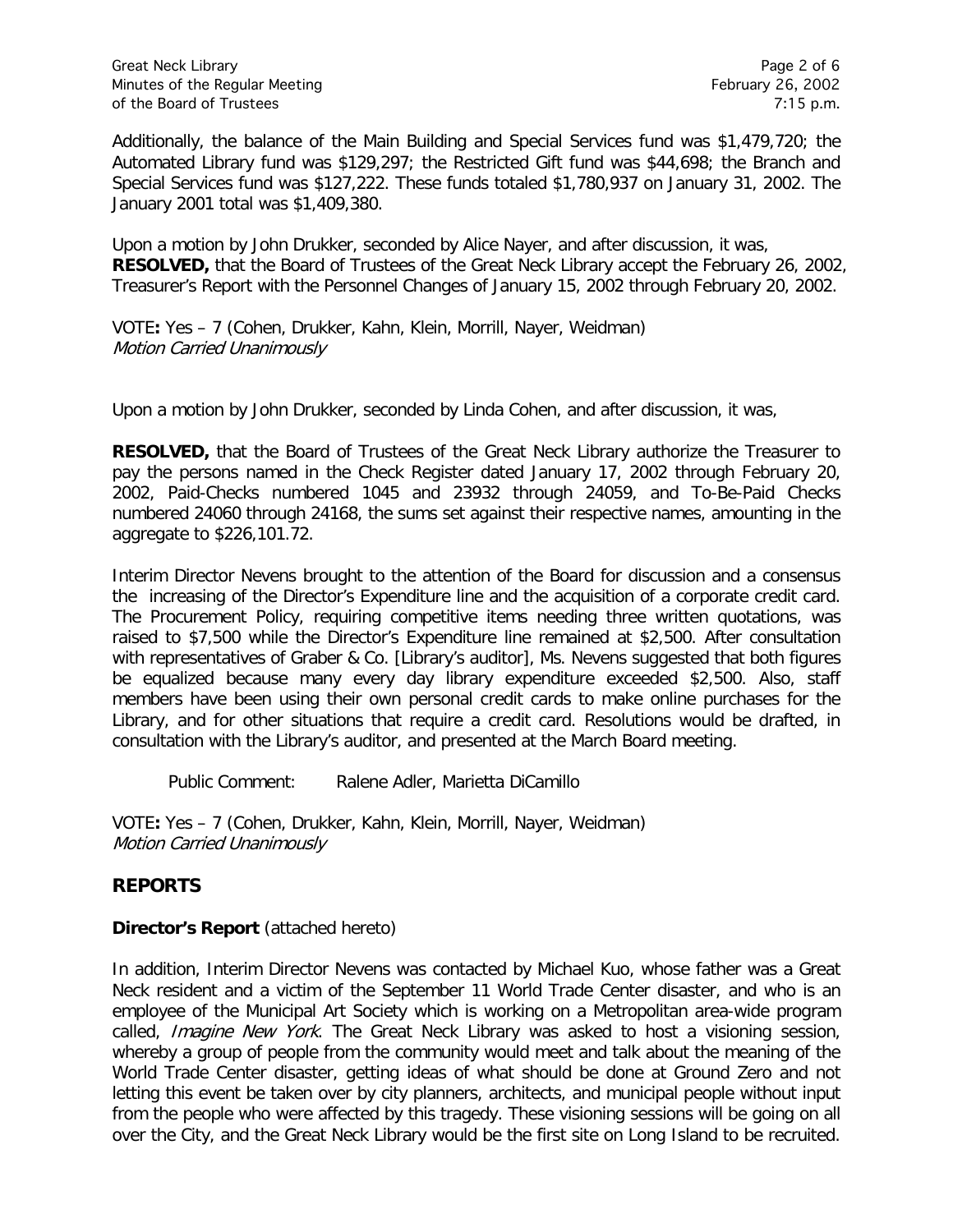Great Neck Library **Page 3 of 6** and the state of  $\alpha$  and  $\alpha$  and  $\alpha$  and  $\alpha$  and  $\alpha$  and  $\alpha$  and  $\alpha$  and  $\alpha$  and  $\alpha$  and  $\alpha$  and  $\alpha$  and  $\alpha$  and  $\alpha$  and  $\alpha$  and  $\alpha$  and  $\alpha$  and  $\alpha$  and  $\alpha$  and  $\alpha$  and Minutes of the Regular Meeting February 26, 2002 of the Board of Trustees 7:15 p.m.

Ideas will be collated, multiplied by all sites holding these sessions and forwarded to the people who are responsible. Results will be mounted on their own website at www.imaginenewyork.org. This event is scheduled for Friday, March 22, 2002 in the evening at the Great Neck Library. Levels staff also invited Mr. Kuo to one of their Public Access TV programs and he will be interviewed by some of Levels youths.

Public Comment: Ralene Adler

#### **Main Building Committee**

Of the 19 Request for Proposals that were sent to architectural firms, 11 were returned. The Building Committee will meet in Executive Session on March 7, 2002, to begin the process of reviewing the proposals and scheduling interviews.

## **OLD BUSINESS**

#### **Committee Assignments**

| <b>Branch Committee</b>  |                 | Linda Cohen, David Kahn, William Morrill    |
|--------------------------|-----------------|---------------------------------------------|
| <b>Finance Committee</b> |                 | John Drukker, David Kahn, Bette Weidman     |
| Main Building Committee  | $\sim$ 10 $\pm$ | Linda Cohen, John Drukker, Bette Weidman    |
| Personnel Committee      | $\sim$          | William Morrill, Alice Nayer, Bette Weidman |
| Policy/ByLaws Committee  | $\sim 100$      | Linda Cohen, William Morrill, Alice Nayer   |

President Klein urged all Committees to schedule meetings within the next month or so to appoint chairpersons and become acquainted with any issues that might be of concern.

Public Comment: Ralene Adler

#### **Appointment to Nominating Committee**

As outlined in the Library's Bylaws - Artlcle 7 section E, the Board is required to elect to the Nominating Committee two persons to serve for one-year terms. William Morrill nominated Doris Master, seconded by Linda Cohen; Alice Nayer nominated Mary Dehn, seconded by Bette Weidman. There being no other nominations, the motion was carried unanimously and Doris Master and Mary Dehn were to serve on the Nominating Committee for a one-year term.

The appointees were reminded, that in accordance with changes made to the Policy Manual in 2002, if they chose to run for an elected seat on the Board of Trustees, they would have to resign their seats on the Nominating Committee, and they chose to run for an elected seat on the Nominating Committee, they would have to recuse themselves from deliberations on all Nominating Committee candidates.

#### **Board Policy Manual – Bylaw Changes**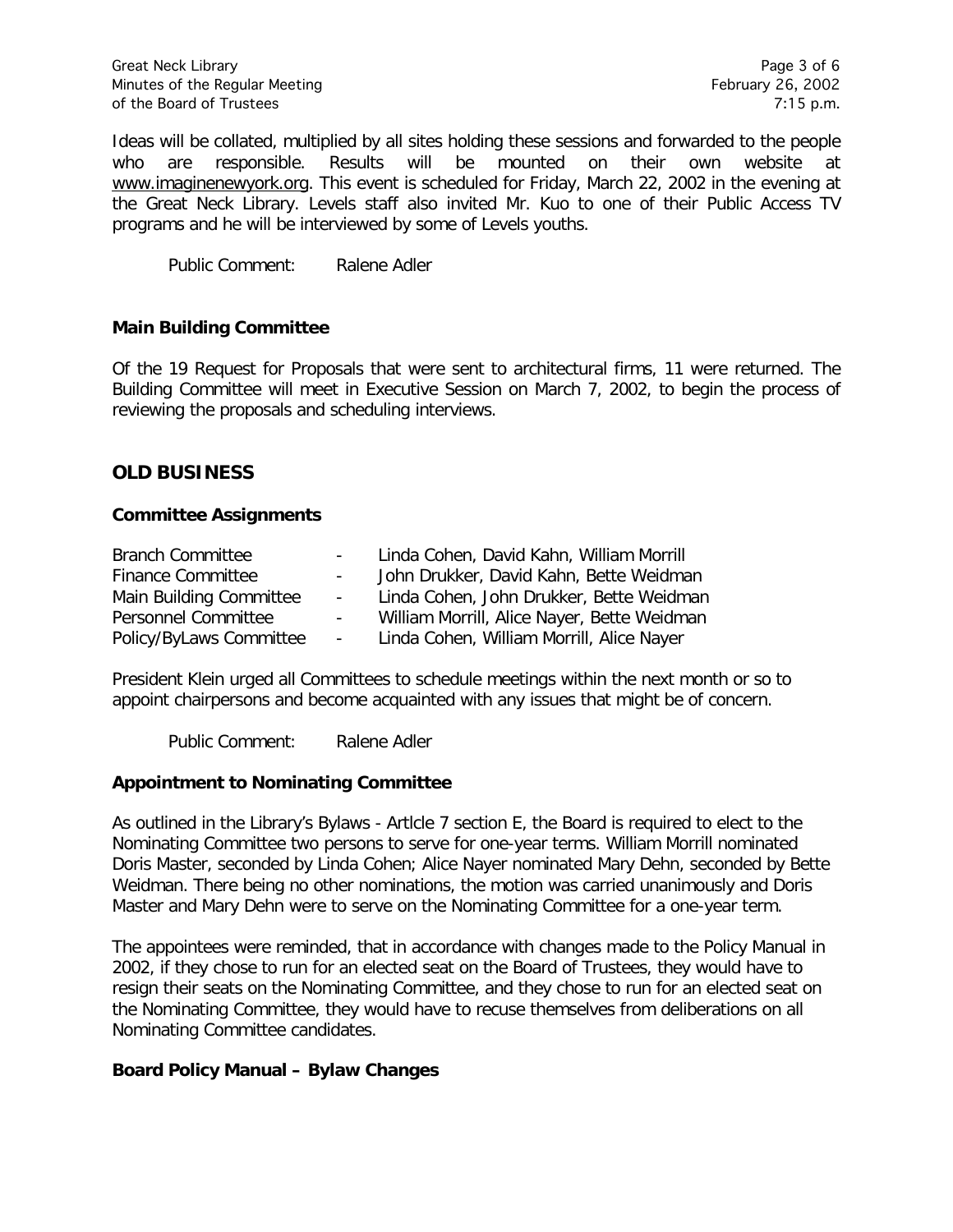Amendments to the Library's Bylaws necessitated several modifications to the Policy Manual regarding dates, and references to the Annual Meeting to be changed to Re-Organization Meeting.

Upon a motion by John Drukker, seconded by William Morrill, and after discussion, it was, **RESOLVED,** that the Board of Trustees of the Great Neck Library approve the attached changes to the Great Neck Library Policy Manual, specifically regarding sections 200-30, 200-40, 1500-10 B, D, H; 1500-20 D, F; 1500-30 A, B; 1500-40 A, E, G, I, J.

VOTE**:** Yes – 7 (Cohen, Drukker, Kahn, Klein, Morrill, Nayer, Weidman) Motion Carried Unanimously

## **NEW BUSINESS**

### **Policy Manual Changes – Videos/DVD**

Upon a motion by Linda Cohen, seconded by William Morrill, and after discussion it was, **RESOLVED,** that the Board of Trustees of the Great Neck Library approve the attached changes to the Great Neck Library Policy Manual, specifically regarding sections 700-40 and 700-60.

Public Comment: Doris Master

VOTE**:** Yes – 7 (Cohen, Drukker, Kahn, Klein, Morrill, Nayer, Weidman) Motion Carried Unanimously

## **Excessing Old Equipment**

Upon a motion by William Morrill, seconded by David Kahn, and after discussion it was, **RESOLVED,** that the Board of Trustees of the Great Neck Library declare the items listed on the appended schedules excessed and authorize the Director to dispose of same in an appropriate manner.

Public Comment: Karen Rubin

VOTE**:** Yes – 7 (Cohen, Drukker, Kahn, Klein, Morrill, Nayer, Weidman) Motion Carried Unanimously

#### **Innovative Users Group Conference**

Upon a motion by Bette Weidman, seconded by John Drukker, and after discussion it was,

**RESOLVED,** that the Board of Trustees of the Great Neck Library authorize the attendance of two members of the professional staff at the Innovative Users Group Conference to be held in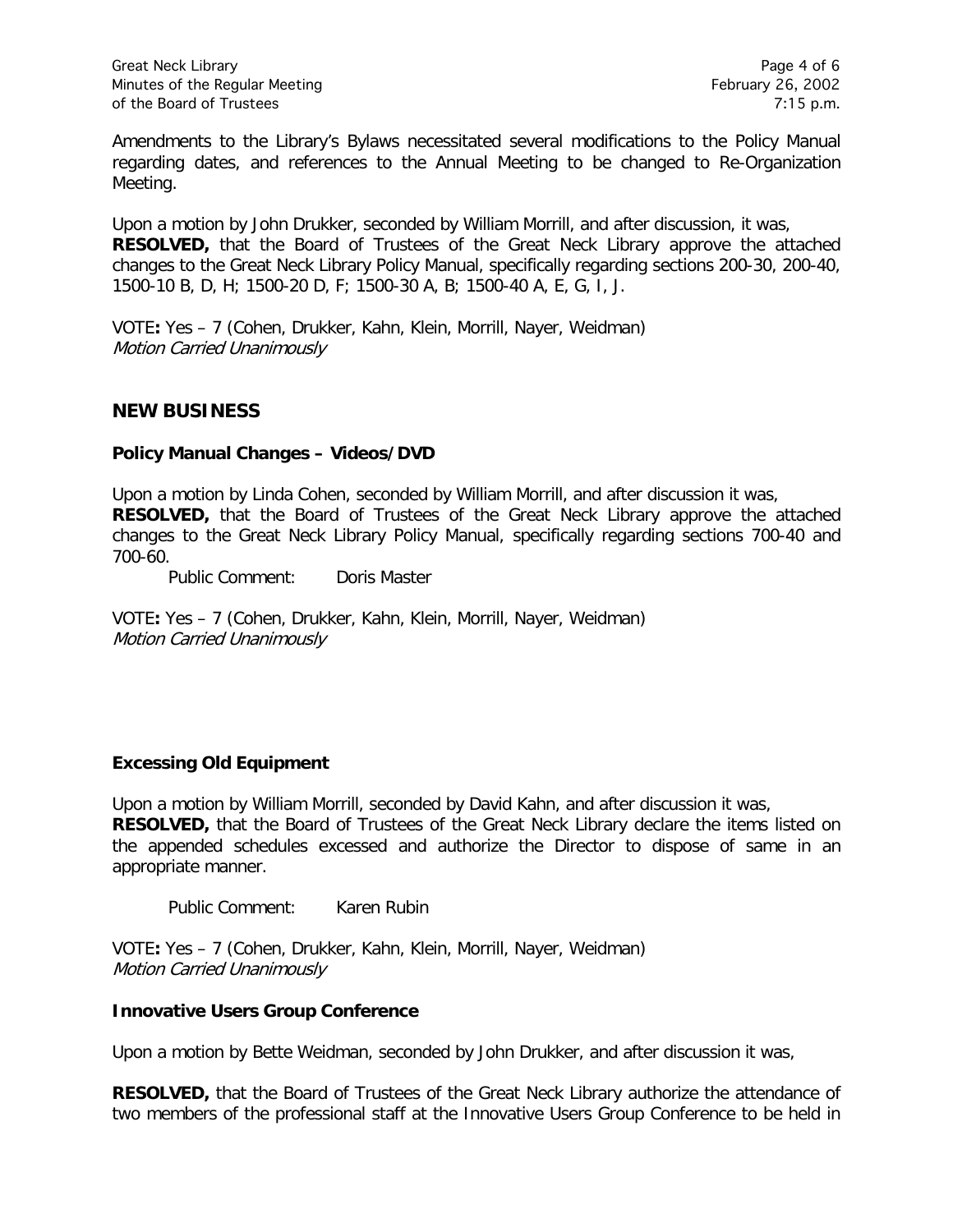Houston, Texas, from April 27 – May 1, 2002 at a cost not to exceed \$2,990 to be charged to the Travel/Conference line of the operating budget.

VOTE**:** Yes – 7 (Cohen, Drukker, Kahn, Klein, Morrill, Nayer, Weidman) Motion Carried Unanimously

#### **Contract Renewal**

Upon a motion by Bette Weidman, seconded by Linda Cohen, and after discussion it was, **RESOLVED,** that the Board of Trustees of the Great Neck Library authorize the renewal of the County Pneumatic Controls contract for the Library's HVAC automatic control system maintenance for the period April 1, 2002 through March 31, 2003 at an annual cost of \$4,202 as per their proposal dated February 18, 2002, to be charged to the Service Contract budget line.

VOTE**:** Yes – 7 (Cohen, Drukker, Kahn, Klein, Morrill, Nayer, Weidman) Motion Carried Unanimously

## **Photocopier Purchase**

The purchase of a new Xerox Digital Bookmark Copier/Printer to replace two (2) Xerox model 5042 copiers was tabled for the March Board Meeting. The Business Manager was requested to do a cost analysis of purchase versus concession basis.

Public Comment: Ralene Adler, Mischa Schwartz, Doris Master, Marietta DiCamillo, Marianna Wohlgemuth

## **Library Director Search**

Upon a motion by Joyce Klein, seconded by Bette Weidman, and after discussion it was, **RESOLVED,** that the Board of Trustees of the Great Neck Library appoint Arlene Nevens as Director of the Great Neck Library effective immediately with contract details to be negotiated prior to the March Board meeting.

In her acceptance statement, Director Nevens thanked the Board of Trustees for its vote of confidence and promised to do all in her power to ensure that the Library continues to grow and find new and better ways to serve the community. She also expressed her appreciation to former Great Neck Library Directors Joe Covino, Ken Weil and Christina Salita, who served as role models for her, and to all members of staff.

VOTE**:** Yes – 7 (Cohen, Drukker, Kahn, Klein, Morrill, Nayer, Weidman) Motion Carried Unanimously

#### **CORRESPONDENCE**

Ralene Adler spoke to her letter.